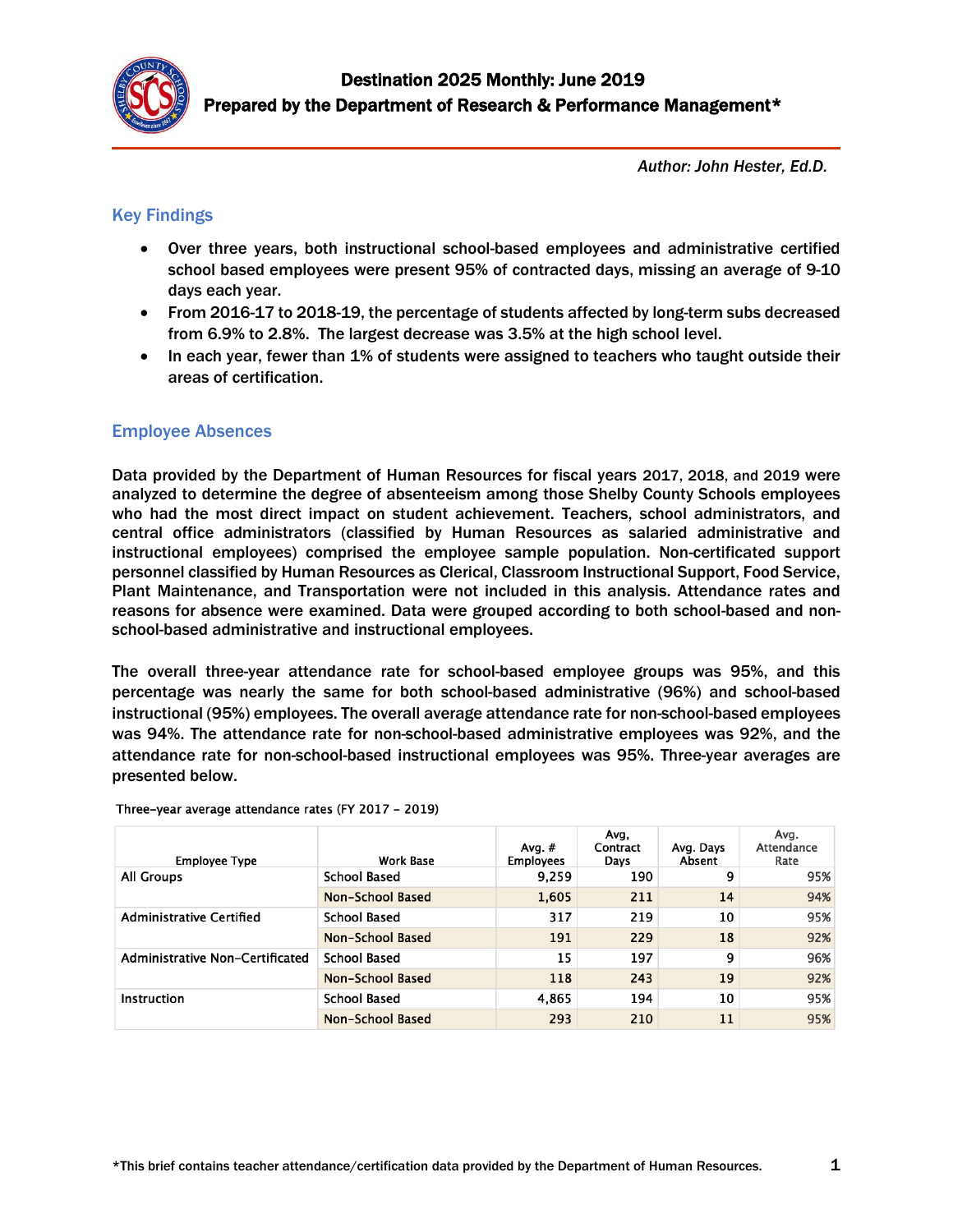

When examining attendance rates over time for both school-based and non-school-based employees, attendance has remained relatively flat since FY2015 and has generally ranged from 93% to 96%.

#### Employee Attendance Rates Over Time

|                  | 2015  | 2016  | 2017  | 2018  | 2019  |
|------------------|-------|-------|-------|-------|-------|
| Non-School Based | 93.2% | 95.3% | 95.7% | 93.8% | 92.8% |
| School Based     | 95.5% | 95.0% | 95.0% | 95.6% | 94.5% |

The most frequent reasons for absence for all groups in 2019 were illness (66%), Board-approved absences (11%), and vacation (9%). The graph below shows the comparison of school-based to nonschool-based employees. Sick days were the most frequent reason for absences for both schoolbased employees (70%) and non-school based employees (43%). Note that medical leave of absence was not presented as a separate reason for absence in Human Resources data. Sick days may reflect some employees on medical leave.

|              |                          | 2017   | 2018   | 2019   |  |
|--------------|--------------------------|--------|--------|--------|--|
| School       | <b>SICK</b>              | 67.28% | 72.12% | 69.60% |  |
| <b>Based</b> | <b>Vacation</b>          | 3.37%  | 3.28%  | 3.57%  |  |
|              | <b>Board Approved</b>    | 12.50% | 9.52%  | 10.69% |  |
|              | Personal                 | 7.10%  | 6.84%  | 6.65%  |  |
|              | <b>Professional Day</b>  | 7.32%  | 5.88%  | 7.10%  |  |
|              | <b>Unpaid Absence</b>    | 0.92%  | 0.69%  | 0.50%  |  |
|              | <b>Jury Duty</b>         | 0.72%  | 0.55%  | 0.52%  |  |
|              | On-Job Injury            | 0.62%  | 0.82%  | 1.12%  |  |
|              | <b>Military</b>          | 0.14%  | 0.23%  | 0.24%  |  |
|              | <b>Religious Holiday</b> | 0.04%  | 0.05%  | 0.02%  |  |
|              | Legislative Leave        | 0.00%  | 0.02%  | 0.01%  |  |
| Non-School   | <b>SICK</b>              | 42.85% | 45.61% | 43.19% |  |
| Based        | Vacation                 | 42.15% | 41.81% | 41.56% |  |
|              | <b>Board Approved</b>    | 7.72%  | 6.70%  | 9.72%  |  |
|              | Personal                 | 2.91%  | 2.43%  | 2.41%  |  |
|              | Professional Day         | 2.73%  | 1.60%  | 2.26%  |  |
|              | <b>Unpaid Absence</b>    | 0.64%  | 0.66%  | 0.25%  |  |
|              | <b>Jury Duty</b>         | 0.26%  | 0.48%  | 0.25%  |  |
|              | On-Job Injury            | 0.69%  | 0.55%  | 0.31%  |  |
|              | Military                 | 0.05%  | 0.01%  | 0.05%  |  |
|              | Legislative Leave        |        | 0.14%  | 0.01%  |  |

The most frequent reasons for absence for teachers in 2019 were illness (66%), Board-approved absences (12%), and personal days (8%).

Days Absent by Reason

Days Absent by Reason

|                           |                          | 2017   | 2018   | 2019   |  |
|---------------------------|--------------------------|--------|--------|--------|--|
| <b>Teacher</b>            | <b>SICK</b>              | 65.14% | 68.32% | 66.07% |  |
|                           | <b>BOARD APPROVED</b>    | 12.31% | 10.13% | 11.78% |  |
|                           | <b>PERSONAL</b>          | 8.02%  | 8.37%  | 8.42%  |  |
|                           | <b>Professional Day</b>  | 6.38%  | 5.44%  | 7.09%  |  |
|                           | SAL ADJ - UNPAID ABS     | 4.23%  | 4.57%  | 3.69%  |  |
|                           | <b>UNPAID ABSENCE</b>    | 1.52%  | 1.03%  | 0.73%  |  |
|                           | <b>ON-JOB INJURY</b>     | 0.88%  | 0.83%  | 1.04%  |  |
|                           | <b>VACATION</b>          | 0.66%  | 0.59%  | 0.45%  |  |
| <b>JURY DUTY</b><br>0.63% |                          |        | 0.46%  | 0.52%  |  |
|                           | <b>MILITARY</b>          | 0.20%  | 0.21%  | 0.19%  |  |
|                           | <b>Religious Holiday</b> | 0.04%  | 0.03%  | 0.02%  |  |
|                           | <b>LEGISLATIVE LEAVE</b> | 0.00%  | 0.02%  | 0.01%  |  |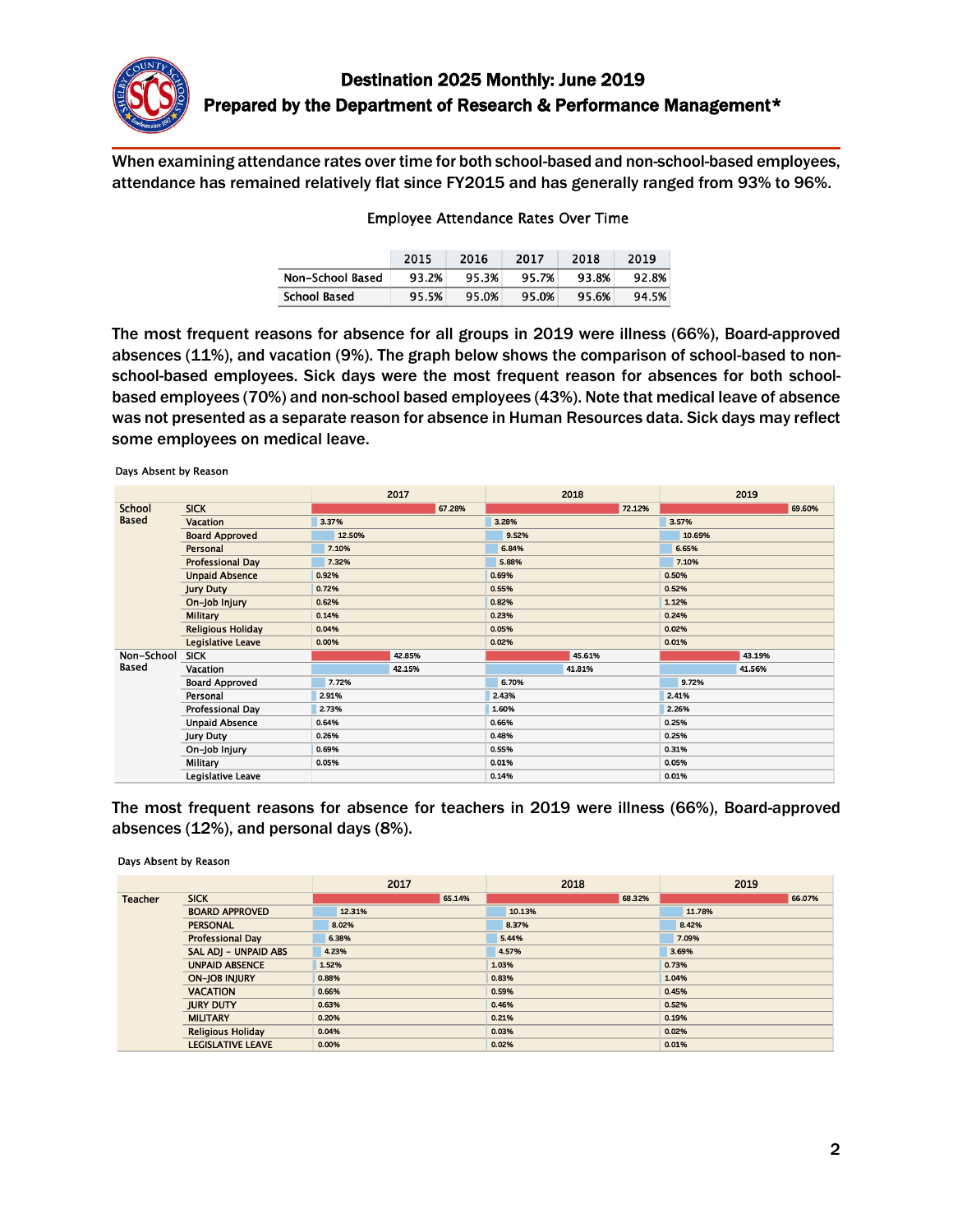

In 2019, the percentage of employees who missed more than 10 days increased for each group, and 33% percent of all employees missed an average of more than 10 days across all absence types.

Comparison by employee type revealed that 78% of Administrative Non-Certificated employees, 55% of Administrative Certified employees, and 40% of Instructional employees were absent more than 10 days. This is an expected trend given that most school-based staff including teachers do not have vacation days while year-round full-time employees do earn vacation time and have additional contracted days that could contribute to a higher number of absences. Absences may reflect some employees on medical leave.



Given the varying number of contracted days and approved absence types for different employee groups, the chart that follows shows how many employees may be at risk for absenteeism based on the percentage of sick days taken during the year. A notable change in 2019 is a 3-point increase in the number of school-based employees who missed at least 5% of contracted days due to illness. However, the employees in this group should be considered at risk on an individual, case-by-case basis, as some may be on medical leave or have other extenuating circumstances that have contributed to their absences due to illness.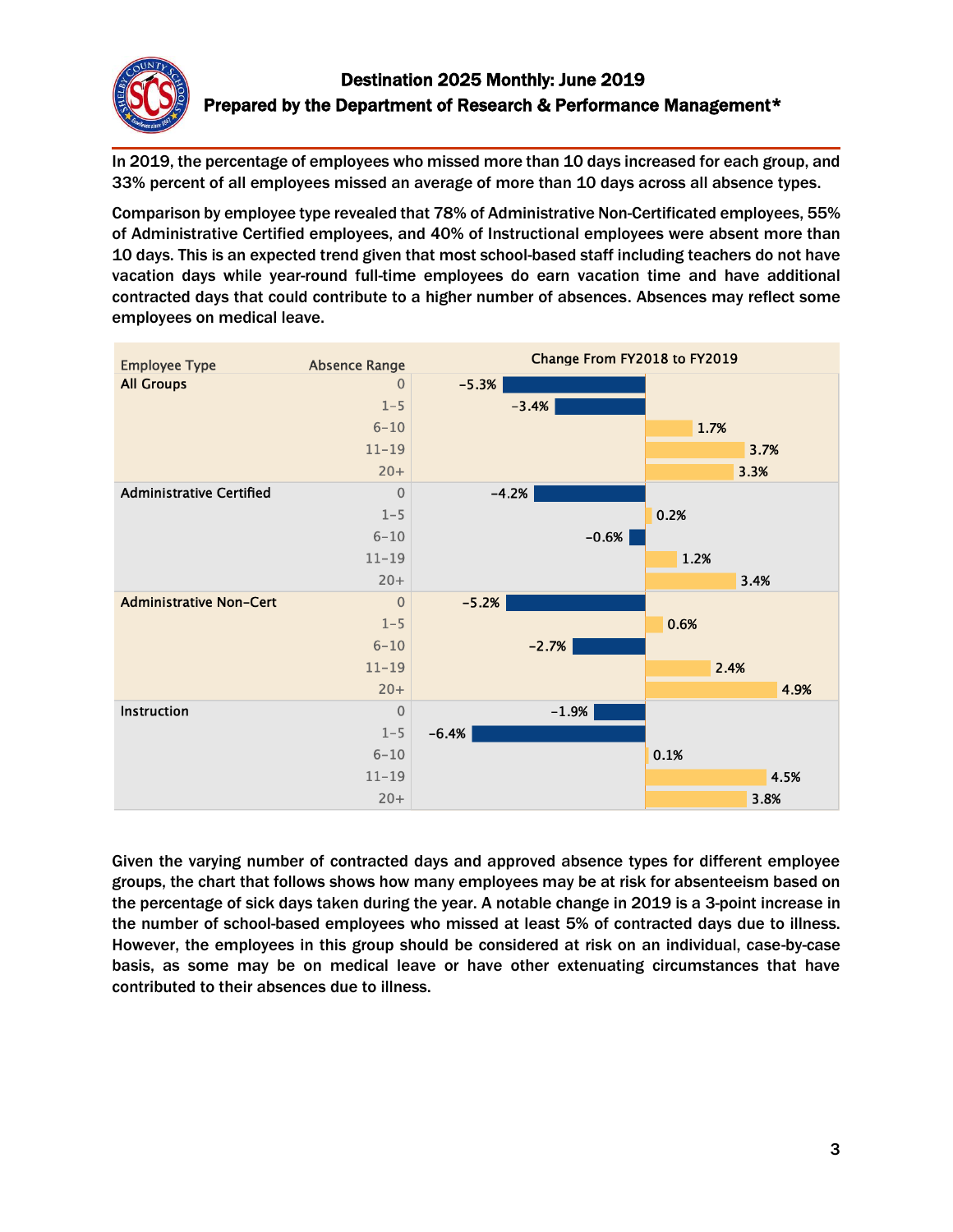

# Destination 2025 Monthly: June 2019 Prepared by the Department of Research & Performance Management\*



### Long-term Substitutes

Long-term substitute positions for K-12 regular classroom teachers were included in this analysis. Charter schools were excluded because teacher staffing is not managed centrally for these schools. Specialist positions such as counselor, librarian, art, music, and PE were not included since they serve the whole school instead of a subset of students. On average, 2% of students each received 74 days of classroom instruction from long-term substitute teachers in 2016-17, 2017-18 and 2018-19.

| Year    | Long-term<br><b>Substitutes</b> | Avg. Instructional<br>Days | <b>Students</b><br>Served | Avg. District<br>Enrollment | Avg. % of District<br>Enrollment |
|---------|---------------------------------|----------------------------|---------------------------|-----------------------------|----------------------------------|
| 2016-17 | 91                              | 77                         | 3,069                     | 93,004                      | 3.3%                             |
| 2017-18 | 65                              | 67                         | 1,348                     | 95,755                      | 1.4%                             |
| 2018-19 | 60                              | 78                         | 1,209                     | 92,182                      | 1.3%                             |

From 2016-17 to 2018-19, the percentage of students effected by long-term subs decreased from 6.9% to 2.8%. The largest decrease was 3.5% at the high school level.

| Elementary | 2016-17     | 72                      | 5,496                     | 1,633                  | 49,770     | 3.3%            |
|------------|-------------|-------------------------|---------------------------|------------------------|------------|-----------------|
|            | $2017 - 18$ | 53                      | 3,264                     | 1,088                  | 54,023     | 2.0%            |
|            | 2018-19     | 49                      | 3,715                     | 999                    | 47,737     | 2.1%            |
| Middle     | 2016-17     | 6                       | 482                       | 387                    | 17,599     | 2.2%            |
|            | $2017 - 18$ | 2                       | 71                        | 39                     | 16,108     | 0.2%            |
|            | $2018 - 19$ | $\overline{\mathbf{3}}$ | 258                       | 57                     | 16,777     | 0.3%            |
| High       | 2016-17     | <sup>13</sup>           | 996                       | 1.049                  | 25,635     | 4.1%            |
|            | $2017 - 18$ | <b>9</b>                | 941                       | <b>196</b>             | 25,624     | 0.8%            |
|            | 2018-19     | 8                       | 712                       | 153                    | 27,668     | 0.6%            |
|            |             | Long-term Substitutes   | <b>Instructional Days</b> | <b>Students Served</b> | Enrollment | % of Enrollment |